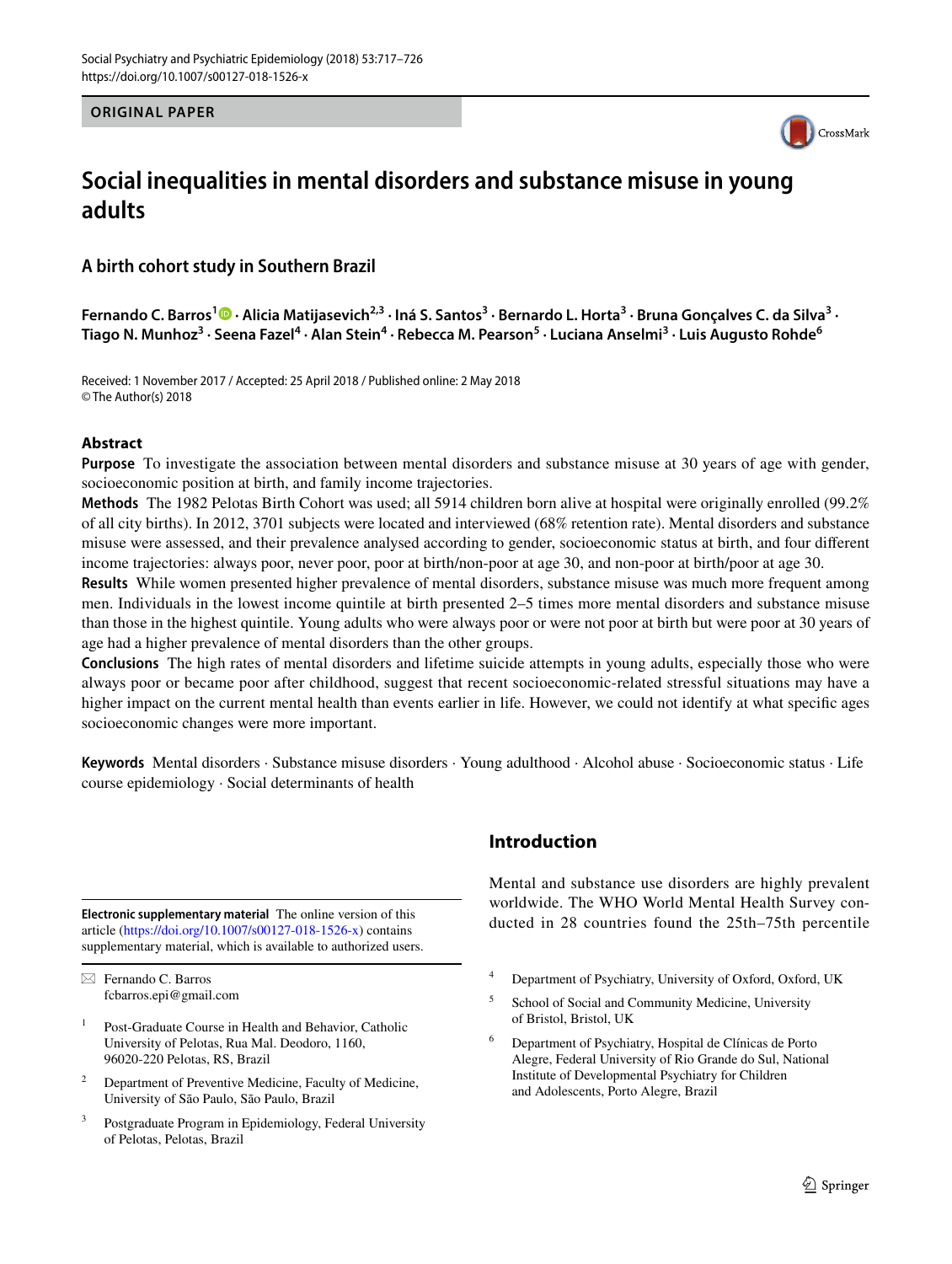inter-quartile range prevalence estimates of mental health disorder (combining anxiety, mood, externalizing, and substance use disorders) to be in-between 18–36% [[1\]](#page-8-0). Recent recalculations of the global burden of mental illness suggested that it accounts for 32% of years lived with disability (YLDs) and 13% of disability-adjusted life-years (DALYs), instead of the earlier estimates suggesting 21% of YLDs and 7% of DALYs [\[2](#page-8-1)].

Mental disorders have different aetiologies, are more common in women, and particularly affect individuals with accumulating social and family disadvantage, living mostly in low–middle-income countries (LMICs) [\[3\]](#page-8-2). In a systematic review of the literature reporting findings from these countries, more than 70% of the 115 reviewed papers showed an association between different measures of poverty and common mental disorders [[4\]](#page-8-3).

Although several investigations have been carried out in LMICs, the so-called 10/90 gap (only 10% of mental health research is conducted in LMICs where almost 90% of population live) still remains [\[5,](#page-8-4) [6\]](#page-8-5). Methodological limitations often found in LMICs investigations make it difficult to determine if social determinants are really important for mental disorders or if they are just markers for something else. For instance, two key areas where much debate remains are measurement of socioeconomic status (SES) and directionality of effects [\[4](#page-8-3), [7](#page-8-6)]. Finally, disentangling effects of social inequality from poverty is particularly difficult in LMICs  $[6]$  $[6]$  $[6]$ .

In this context, more information is needed on the relationship between SES and mental and substance use disorders in LMICs. It remains to be determined, for example, if social deprivation affects different categories of psychiatric disorders to the same extent. In addition, as cross-sectional designs cannot clearly indicate the directions of the association between poverty and mental disorders, longitudinal studies are required to define in which developmental periods social deprivation is more likely to affect mental health and how lifetime changes in SES affect these outcomes. In this regard, a systematic review on the association between SES in the early life and drug use in young adults relying only on longitudinal studies showed consistent evidence to support an association between lower childhood SES and later drug use, primarily cannabis use [\[8](#page-8-7)]. Furthermore, in a Swedish study, trajectories of childhood family income over a 12-year period were assessed in over 500,000 individuals [\[9](#page-8-8)]. Among the five identified income trajectories, the constant low and the downward trajectories were particularly associated with later mental disorders.

One important question is whether possible associations of early family deprivation and adult mental health may be changed by subsequent family socioeconomic improvement. In a natural experiment in the United States, children whose families increased their income due to external reasons showed reduced symptoms of conduct and oppositional disorders, although anxiety and depression were not affected [[10](#page-8-9)].

The aims of the current study were to estimate the prevalence of mental disorders and alcohol misuse and illegal substance use at 30 years of age, in a population-based cohort followed since birth in Southern Brazil. These outcomes were analysed according to gender, SES status at birth, and family income trajectories constructed with measures obtained at several time points.

## **Methodology**

During 1982, all maternity hospitals in Pelotas, Southern Brazil, were visited daily and all 5914 babies whose families lived in the urban area of the city were approached and their mothers interviewed soon after delivery. These births accounted for 99.2% of all births occurring in the city in that year. This cohort was followed in several occasions [[11](#page-8-10), [12\]](#page-8-11).

Initial follow-up visits were conducted in 1984 and 1986. In 1984, 4934 children of the cohort were traced (87%), and in 1986, we were able to find 4934 (84%) of the original participants. In 1997, when the children were aged 14–15 years, we visited a systematic sample of 27% of the city's census tracts, and were able to find 1,076 children, corresponding to 72% of the target population. In 2000, at age 18 years, during the compulsory Army recruitment examination, we obtained consent to interview and examine 2250 of the male members of the cohort, corresponding to 80% of the men in the original cohort. In the next year, 2001, we revisited all households in the 70 census tracts that had been visited in 1997, and conducted an extensive interview with all women and a shorter one with men, who had already been examined the preceding year. In this 2001 visit, we were able to reach 1,589 subjects, corresponding to 70% of our target. In 2004, a new visit was made to all cohort members when they were aged 22 years, and 4297 subjects were located, corresponding to 77.4% of the original cohort. Finally, from June 2012 to February 2013, the cohort members were invited to visit our research clinic, to be interviewed and examined. A total of 3701 subjects were interviewed, and 3542 completed the psychological assessment (retention rate=68.1% of all those known to be alive −325 are known to have died).

Interviews during childhood were conducted only with the mother or with the person with guardianship of the child. During adolescence, both parents/guardians and adolescents were interviewed. The 2012 interview was conducted with the young adult.

All phases of the study were approved by the Ethical Committee of the Federal University of Pelotas, Brazil.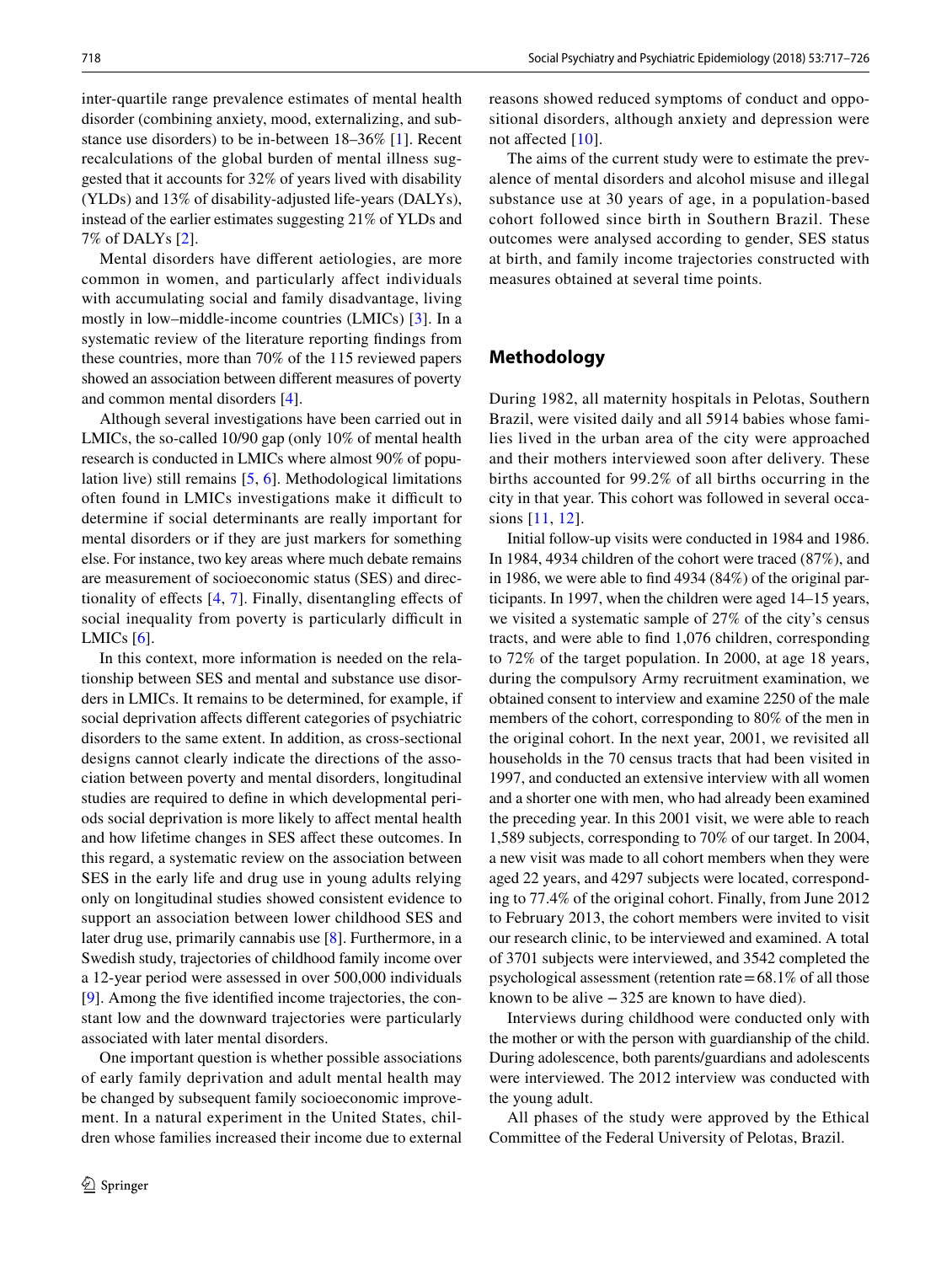#### **Analysis of family income trajectories**

Family income data were obtained in 1982 (birth, *n*=5914), 1984 (mean age 2 years, *n*=4961), 1986 (4 years, *n*=4737), 1997 (15 years, *n*=1075), 2001 (19 years, *n*=1589), 2004 (22 years, *n*=4296), and 2012 (30 years, *n*=3483). In the perinatal visit, as we had five fixed groups of income which were unequal in size, we conducted a principal component analysis with four linked socioeconomic variables—delivery payment mode, mother's schooling, height, and skin color. The first component was used to derive a score that was then used to rank individuals within family income groups. Cut-off points were then found within each category, so that three or five nearly equal sized groups were formed. For all other visits continuous values of total family income were obtained, which were then recoded into groups of equal size. From 2001 onwards, the family income also included the subjects own earnings, and, especially in the 30 year visit, if they no longer lived with their parents, the earnings were those of their own families, and not those from their parents.

Longitudinal trajectories of family income were studied using a semiparametric, group-based modelling approach [\[13,](#page-8-12) [14](#page-8-13)]. Group-based trajectory modelling is a particular form of finite mixture modelling, designed to identify rather than assume groups or clusters of individuals following similar developmental trajectories. A polynomial function was used to model the relationship between an attribute (i.e., monthly family income) and age or time  $[13-15]$  $[13-15]$ . The models were estimated with the Stata procedure "traj"[[16\]](#page-8-15). Valid data from at least three time points are required to estimate group-based trajectories. We included 3498 subjects who satisfied this criterion and had information on mental health at age 30. The choice of number and shape of trajectories were based not only on the best fit of the model (maximum Bayesian information criteria, BIC), but also on the interpretability of the trajectories obtained [[14](#page-8-13)]. We modelled trajectories of family income with information collected at seven time points: at birth, 2, 4, 15, 19, 22, and 30 years of age. Analyses were conducted specifying three-, four-, and five -group models. BIC improved in the four-group model and it emerged as the best fitting and most parsimonious model (−10514.77, −10492.71, −10510.72 for the three-, four- and five-group models, respectively). Inspection of parameter estimates for the four-group model revealed that the constant term differed from zero for all four groups (Supplemental data file—Table S1). Two trajectories were best represented by a cubic term and the other two trajectories by quadratic term (Supplemental data file Figure S1). The average posterior probability (APP) of membership was 0.81, 0.60, 0.67, and 0.74 for group 1–group 4, respectively.

The first group, comprising 49.6% of the subjects, was represented by those individuals whose families always had a very small probability of belonging to the poorest first tertile of income (thereafter called, for the sake of simplification, "never poor"); group 2, with 15.9% of the cases, represented the individuals with high probability of being in the lowest tertile in the first four years of life, but a low probability of being in this poorest group between 20 and 30 years of age ("poor at birth, non-poor at age 30"); group 3 (13.9%) presented the opposite pattern: a small probability of being in the lowest tertile in the first 4 years of life, and then a high probability between 20 and 30 years of age ("non-poor at birth, poor at age 30"); finally, group 4 (20.6% of the subjects) comprised subjects who always had a high probability of belonging in the lowest income tertile ("always poor").

## **Analysis of mental disorders and use of substances at age 30**

Trained psychologists performed the entire diagnostic evaluation and were supervised by an experienced senior psychologist. A general psychiatric assessment was performed with the Mini International Neuropsychiatric Interview (MINI) V5.0 [\[17](#page-8-16)], a short semi-structured diagnostic interview for DSM-IV and ICD-10 psychiatric disorders that provided prevalence estimates of current prevalence of common mental disorders. Because of logistic issues (i.e., the psychiatric interview was part of a larger follow-up assessment), only some MINI sections were performed. Modified modules for general anxiety disorder (GAD), social phobia, major depressive disorder (MDD), bipolar disorder (BD), and attention-deficit/hyperactivity disorder (ADHD) were applied. The MINI has been previously validated in Portuguese [\[18](#page-8-17)]. In primary health care in Brazil, the MINI exhibited  $\kappa$  values of 0.65–0.85, a sensitivity of 0.75–0.92, and a specificity of 0.90–0.99 when using diagnoses obtained by a psychiatrist [\[19](#page-8-18)].

Diagnoses were confirmed if individuals reported that their symptoms impaired their work, study, leisure, and their relationships with family and friends.

Self-administered computer questions on lifetime suicide attempt and substance use in the last month (cannabis, cocaine, and crack) were enquired confidentially.

Alcohol-use disorders were evaluated with AUDIT [[20](#page-8-19)]; a cut-off point of 12 was adopted as this has shown the best sensitivity (0.84) and specificity (0.86) in a representative sample of a Pelotas, Brazil, adult population [\[21\]](#page-8-20).

The Self-Report Questionnaire (SRQ-20), a screening instrument to assess the presence of depression and anxiety [[22](#page-8-21)], was also used in 2012. The test consists of 20 questions about physical and psychological symptoms during the 30 days prior to the interview. The cut-off point considered as indicative of depression and/or anxiety disorder was six or more positive answers for women and eight or more positive answers for men, and the test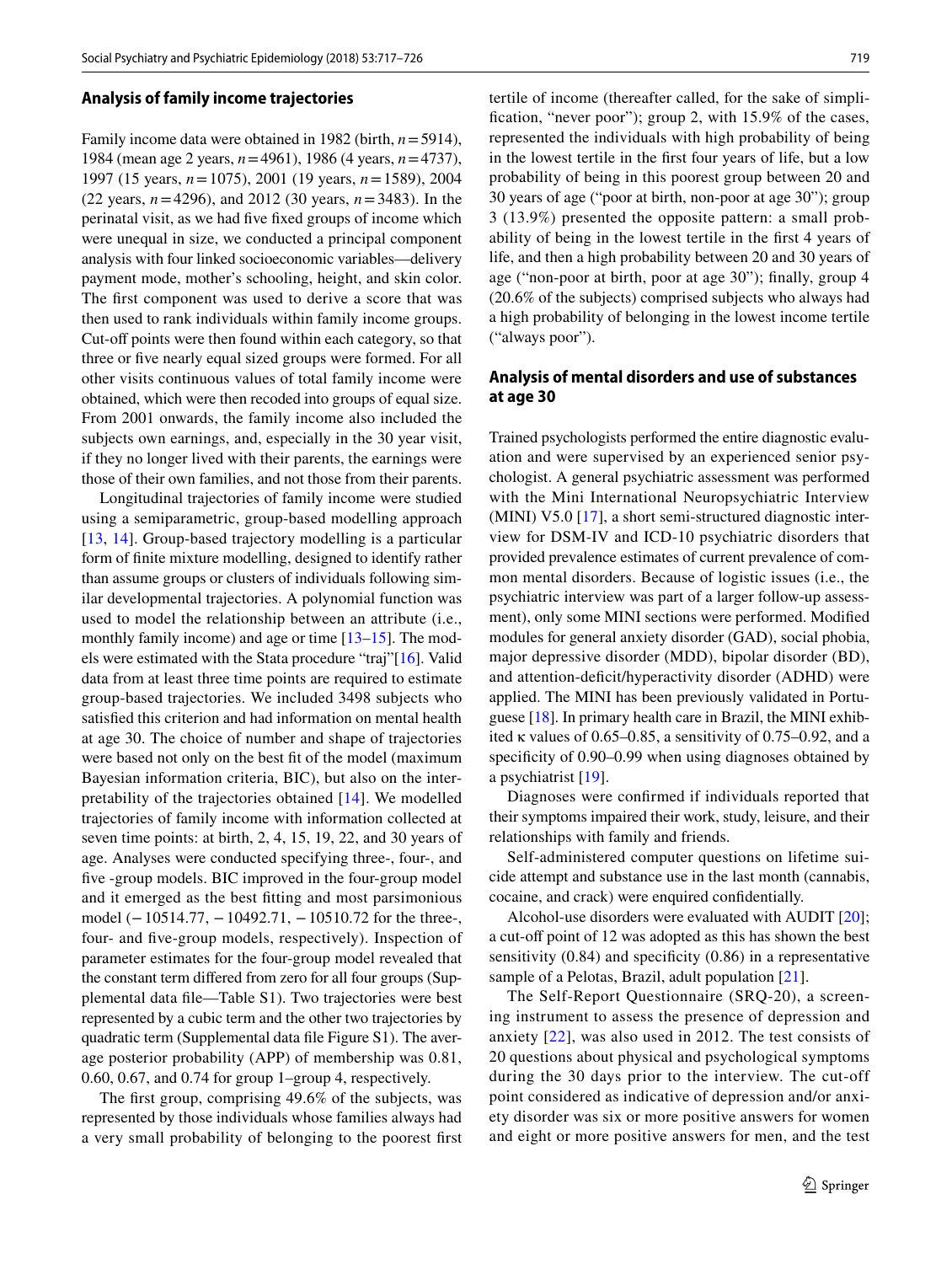presented a good sensitivity (83%) and specificity (80%) for indicating disorder against a psychiatric interview [[23](#page-8-22)].

The SRQ-20 was also used in the previous follow-up visits to cohort members in 2000, 2001, and 2004. It was completed by 2236 men examined in 2000, during the Army recruitment; in the next year (2001), the test was used in the 920 women examined, out of the 1589 visits, as men had already being tested the previous year. In 2004, 4285 subjects answered the SRQ-20 questions.

Prevalence rates and 95% confidence intervals were obtained in the analyses of the association between mental health and substance use outcomes and exposures. Chi-square tests were employed in the statistical analyses, while Spearman correlation coefficients were utilized in the analyses of associations between ordinal variables.

G-computation [[24\]](#page-9-0) was used to estimate the direct effect of socioeconomic trajectory on depression and anxiety at 30 years as well as the indirect effect that was mediated through mental health at 22–23 years. In this model, maternal schooling was considered as a base confounder, and the participant schooling at 23 years as a post-confounder in the mediation analyses.

#### **Results**

As this paper uses relative measures of SES—quintiles or tertiles of family income - the first table aims to contextualize the situation in which parents and children lived during the first 2 years of life. Table [1](#page-3-0) disaggregates into quintiles of family income measured at birth some maternal reproductive results obtained in the perinatal interview, and parents education, family housing, and sanitation characteristics, obtained in the 1984 follow-up visit. At this time, information was also obtained on child morbidity and nutritional status. Regarding reproductive data, mothers in the lowest quintiles were more often teenagers, single, multipara, and smokers. Maternal and paternal educational levels were also markedly different, with the better-off quintile presenting nearly three times more years of schooling, compared to the poorest quintile. Water, sanitation, and ownership of refrigerator were also unequally distributed: nearly half of the households in the lowest quintile did not have these facilities. Deprivation was considered when the family lacked at least three of the following: piped water, sewage, refrigerator, and father or mother minimum level of education. Half the families in the lowest quintile, and 35% in the second lowest, were considered deprived, in comparison to 1.5% in the highest quintile group.

<span id="page-3-0"></span>**Table 1** Sociodemographic characteristics, morbidity history, and housing conditions of families belonging to different socioeconomic quintiles. 1982 Pelotas Birth Cohort (all values are percentages)

| Variables                                           | Socioeconomic quintiles |                     |                     |                     |                     |         |
|-----------------------------------------------------|-------------------------|---------------------|---------------------|---------------------|---------------------|---------|
|                                                     | Lowest                  | 2                   | 3                   | $\overline{4}$      | Highest             |         |
| 1982 $(N)$                                          | 1183                    | 1178                | 1180                | 1185                | 1188                |         |
| Maternal age $<$ 20                                 | $26.1(23.6-28.6)$       | $15.4(13.3-17.4)$   | $18.9(16.7-21.1)$   | $11.1(9.3-12.9)$    | $5.6(4.3-7.0)$      | < 0.001 |
| Maternal age 35+                                    | $8.0(6.5-9.6)$          | $12.5(10.6-14.4)$   | $7.2(5.7 - 8.7)$    | $9.7(8.0-11.4)$     | $12.2(10.3-14.1)$   | 0.04    |
| Single mother                                       | $19.6(17.3 - 21.9)$     | 6.9(5.4–8.3)        | $5.3(4.1-6.6)$      | $5.7(4.4-7.1)$      | $3.5(2.4-4.5)$      | < 0.001 |
| Smoking in pregnancy                                | 43.9 (41.0–46.7)        | $38.3(35.5 - 41.1)$ | $35.7(32.9 - 38.4)$ | 34.3 (31.6–37.0)    | $25.8(23.3 - 28.2)$ | < 0.001 |
| $3 +$ previous children                             | $25.4(23.0-27.9)$       | $23.9(21.5-26.4)$   | $13.6(11.7-15.6)$   | $11.2(9.4-13.0)$    | $7.5(6.0-9.0)$      | < 0.001 |
| 1984 $(N)$                                          | 929                     | 994                 | 1027                | 1045                | 989                 |         |
| Mother $<$ 5 years of schooling                     | 59.4 (56.3–62.6)        | 53.9 (50.8-57.0)    | $24.1(21.5-26.8)$   | $15.6(13.4-17.8)$   | $5.6(4.1-7.0)$      | < 0.001 |
| Father $<$ 5 years of schooling                     | $52.7(49.3 - 56.1)$     | $43.6(40.4 - 46.8)$ | $28.7(25.9 - 31.6)$ | $14.6(12.4 - 16.8)$ | $5.9(4.4 - 7.4)$    | < 0.001 |
| Father hospitalized alcohol problems                | $11.4(9.0-13.8)$        | $9.4(7.4-11.3)$     | $6.3(4.6-7.9)$      | $3.7(2.4-5.0)$      | $2.0(1.0-2.9)$      | < 0.001 |
| Father hospitalized psychiatry                      | $8.0(6.0-10.1)$         | $3.1(1.9-4.2)$      | $3.4(2.2 - 4.6)$    | $2.5(1.5-3.6)$      | $1.5(0.7-2.3)$      | < 0.001 |
| Mother hospitalized psychiatry                      | $6.9(5.2 - 8.7)$        | $6.4(4.9-8.0)$      | $5.1(3.7-6.4)$      | $5.0(3.6-6.3)$      | $1.8(1.0-2.7)$      | < 0.001 |
| Child hospitalized due to diarrhoea<br>or pneumonia | $29.7(26.8-32.6)$       | $22.0(19.5-24.6)$   | $18.6(16.3-21.0)$   | $13.4(11.3-15.5)$   | $5.5(4.0-6.9)$      | < 0.001 |
| Child stunting                                      | 26.6(23.7–29.5)         | $19.4(16.9-21.8)$   | $8.5(6.8-10.2)$     | $5.6(4.2 - 7.0)$    | $2.7(1.7-3.8)$      | 0.001   |
| No piped water inside the house                     | 49.1 (45.9–52.3)        | $37.6(34.6 - 40.6)$ | $20.7(18.2 - 23.2)$ | $10.2(8.4-12.1)$    | $1.9(1.1-2.8)$      | < 0.001 |
| No flush toilet                                     | 45.0 (41.9–48.2)        | $30.3(27.5-33.2)$   | $20.2(17.7-22.6)$   | $8.8(7.1-10.5)$     | $1.9(1.1-2.8)$      | < 0.001 |
| No refrigerator                                     | $56.4(53.2 - 59.5)$     | $35.1(32.1 - 38.1)$ | $22.9(20.3 - 25.5)$ | $9.2(7.4-10.9)$     | $2.3(1.4-3.3)$      | < 0.001 |
| Family deprivation                                  | $51.5(48.2 - 54.7)$     | 35.0 (32.0-38.0)    | $16.3(14.0-18.5)$   | $5.9(4.5-7.4)$      | $1.5(0.7 - 2.3)$    | < 0.001 |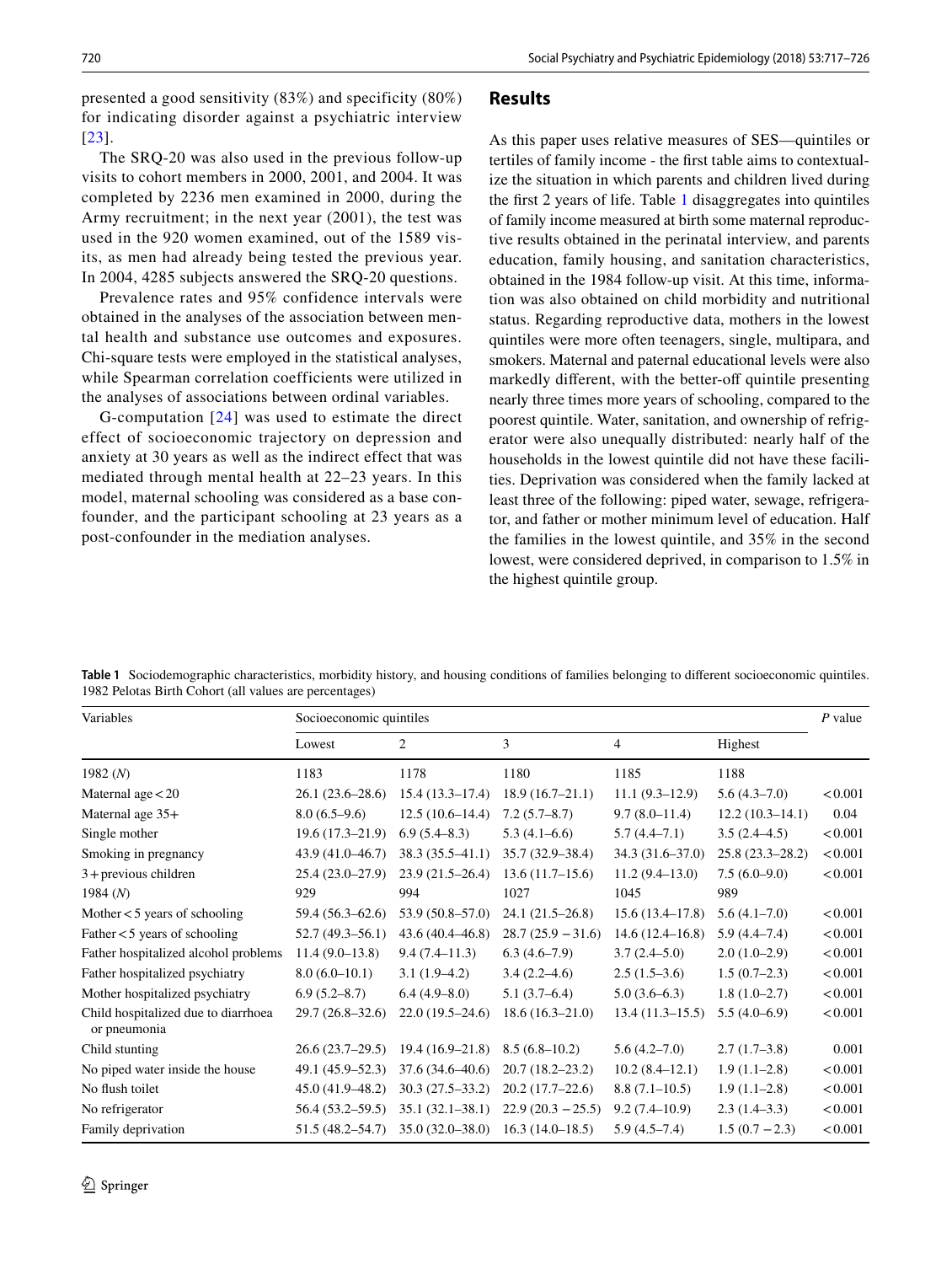Regarding stressful deprivation early in life, nearly one in three children from the poorest families has been hospitalized at least once due to diarrhoea or pneumonia in the first 2 years of life, this proportion being 5.5% for the better-off. In addition, the prevalence of severe chronic malnutrition at 2 years of life was 26.6% among the poorest group, being nearly ten times less in the richest group.

Table [2](#page-4-0) presents the prevalence of the main categories of investigated mental disorders—severe depression, generalized anxiety, bipolar disorder, social phobia, and ADHD and of lifetime suicide attempts. It also shows the prevalence of alcohol abuse, and use of cannabis, cocaine, and crack. With the exception of bipolar disorders and ADHD, all other mental disorders were nearly twice as frequent in women as in men. Generalized anxiety disorder affected 8% of the total population (11.6% of women), while 5.0% of the whole group presented with major depression (7% in women). We have also used a composite index of psychiatric morbidity, combining one or more of the diagnosed mental disorders. The prevalence was 19.2% for women and 9.4% for men. SRQ-20 test was positive in 21.3% of men and 27.1% of women.

The opposite gender situation was found for misuse of alcohol and use of substances, when the prevalence among men was typically three to four times higher than that of women. Harmful use of alcohol was observed in one in every five men, a high prevalence of cannabis (13.4%) and cocaine (9.9%) use was also observed among men. Crack use was self-reported by 1.7% of men and 0.5% of women.

The 24.3% young adults who scored above the threshold for the SRQ-20 screen at 30 years of age had a much higher risk of exhibiting all mental disorders and alcohol misuse and substance use. The risk of depression or anxiety was 10 times higher, and the risk was 3–5 times higher for the other mental disorders and suicide attempt. For alcohol misuse and substance use, the increased risk in SRQ positive subjects was 3 times higher for crack use and 1.6 times higher for the other substances.

Strong associations were also observed between SRQ-20 tests performed at 18–19, 23, and 30 years of age, and mental disorders and alcohol abuse and substance use measured at age 30, although the magnitude of the risk was less pronounced. However, positive subjects in 2000–2001 and 2004 still presented a three times higher risk of depression or anxiety in 2012, this increased risk was also observed for other mental disorders and alcohol abuse and substance use. All the described differences were statistically significant  $(P < 0.05)$ .

Table [3](#page-5-0) shows the prevalence of mental disorders and substance misuse at 30 years of age disaggregated by family income quintiles measured at birth. Mental disorders with the exception of ADHD—and suicide attempt were 2–5 times more frequent in the poorest quintile relative to the highest. Regarding alcohol and substance use, cocaine and crack use were more frequent among the poor, while alcohol abuse and cannabis use showed no social gradients. Figure [1](#page-5-1) depicts the prevalence of the composite of mental disorders by gender and SES. The prevalence among women was higher than among men in all socioeconomic groups, with women in the poorest quintile showing a 29.3% prevalence of mental disorders, compared to 6.1% among men in the highest quintile.

<span id="page-4-0"></span>**Table 2** Prevalence (95%CI) of mental and substance use disorders at 30 years of age, by gender. 1982 Pelotas Birth Cohort Study (*n*=3512) (all values are percentages)

| Mental disorders                             | 1982                |                     |                     |         |  |
|----------------------------------------------|---------------------|---------------------|---------------------|---------|--|
|                                              | Men $(\%)$          | Women $(\%)$        | All $(\%)$          |         |  |
| N                                            | 1712                | 1816                | 3528                |         |  |
| Major depressive disorder                    | $3.0(2.2 - 3.8)$    | $7.0(5.8-8.2)$      | $5.0(4.3-5.8)$      | 0.001   |  |
| Generalized anxiety disorder                 | $4.3(3.4 - 5.3)$    | $11.6(10.1-13.0)$   | $8.0(7.1 - 8.9)$    | 0.001   |  |
| Bipolar disorder                             | $1.9(1.2-2.5)$      | $1.7(1.1-2.3)$      | $1.8(1.4-2.2)$      | 0.4     |  |
| Social phobia                                | $2.2(1.3-2.6)$      | $5.1(4.1-6.1)$      | $3.6(3.0-4.2)$      | 0.001   |  |
| <b>ADHD</b>                                  | $2.0(1.3-2.7)$      | $2.7(1.9-3.4)$      | $2.4(1.9-2.9)$      | 0.1     |  |
| Any of the investigated mental<br>disorders* | $9.4(8.0-10.8)$     | $19.2(17.3 - 21.0)$ | $14.4(13.3-15.6)$   | 0.001   |  |
| SRQ-20 (positive)                            | $21.3(19.4 - 23.2)$ | $27.1(25.1-29.1)$   | $24.3(22.9 - 25.7)$ | < 0.001 |  |
| Lifetime suicide attempt                     | $4.7(3.7-5.7)$      | $8.3(8.3-9.6)$      | $6.6(5.8-7.4)$      | 0.001   |  |
| Self-reported alcohol and substance use      |                     |                     |                     |         |  |
| Alcohol abuse (audit $\geq$ 12)              | $18.0(16.2-19.8)$   | $3.9(3.0-4.7)$      | $10.7(9.7-11.7)$    | 0.001   |  |
| Cannabis use last month                      | $13.4(11.8-15.0)$   | $4.3(3.4 - 5.2)$    | $8.7(7.7-9.6)$      | 0.001   |  |
| Cocaine use last month                       | $9.9(8.5-11.3)$     | $2.4(1.7-3.1)$      | $6.0(5.2-6.8)$      | 0.001   |  |
| Crack use last month                         | $1.7(1.1-2.4)$      | $0.5(0.2-0.8)$      | $1.1(0.7-1.4)$      | 0.001   |  |

\*One or more of the mental disorders: major depressive disorder, generalized anxiety disorder, bipolar disorder, social phobia, and ADHD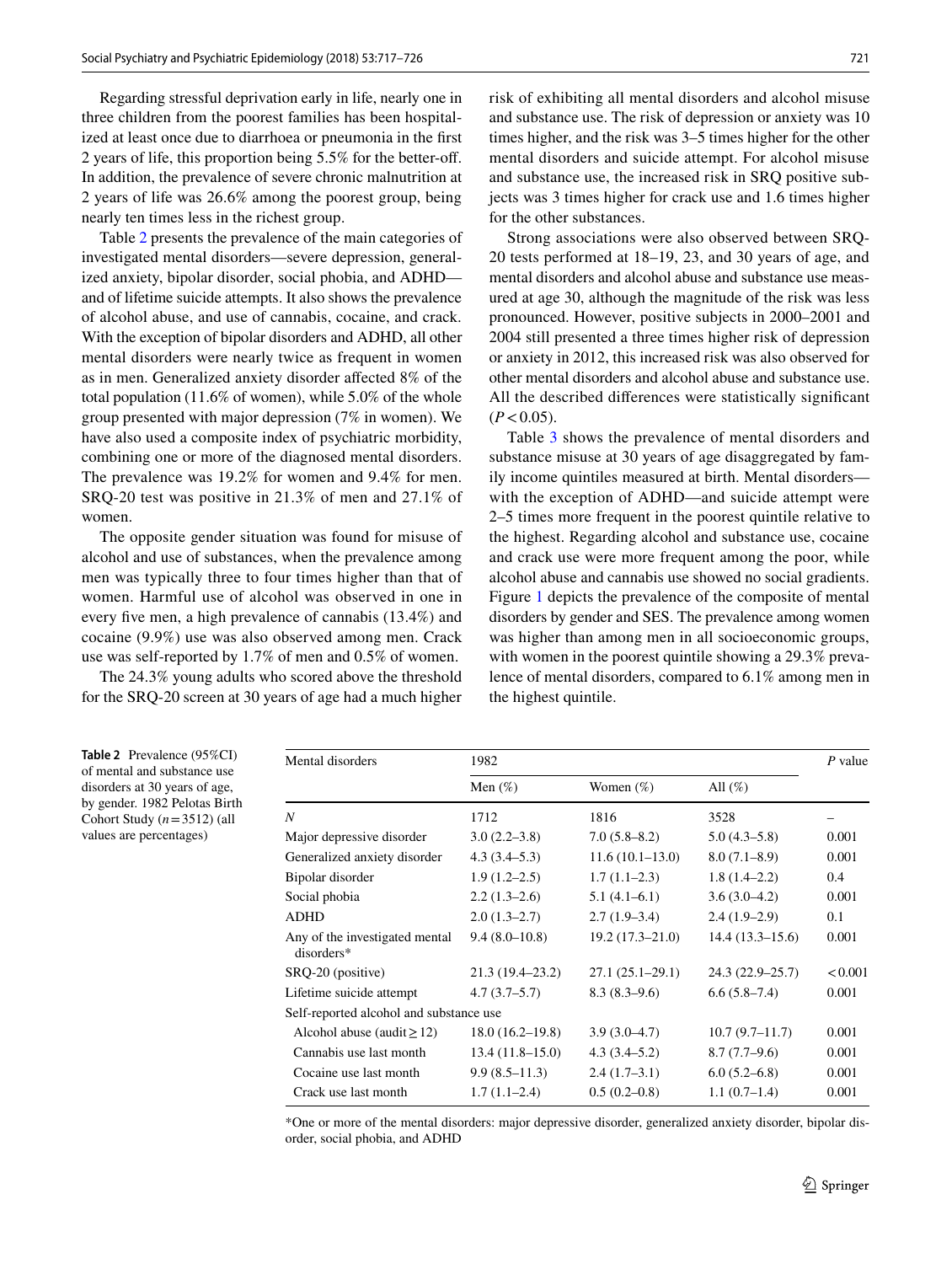| Mental disorders                        | Socioeconomic quintiles |                   |                 |                   |                   | $P$ value |
|-----------------------------------------|-------------------------|-------------------|-----------------|-------------------|-------------------|-----------|
|                                         | Lowest                  | $\overline{c}$    | 3               | $\overline{4}$    | Highest           |           |
| N                                       | 620                     | 723               | 748             | 752               | 685               |           |
| Major depressive disorder               | $6.9(4.9-8.9)$          | $6.1(4.3-7.8)$    | $4.8(3.3-6.3)$  | $4.1(2.7-5.5)$    | $3.5(2.1-4.9)$    | < 0.001   |
| Generalized anxiety disorder            | $12.4(9.8-15.0)$        | $7.8(5.9-9.8)$    | $6.7(4.9-8.5)$  | $7.5(5.6-9.3)$    | $6.4(4.6-8.3)$    | < 0.001   |
| Bipolar disorder                        | $3.0(1.7-4.3)$          | $1.8(0.8-2.7)$    | $1.7(0.8-2.6)$  | $2.0(1.0-3.0)$    | $0.6(0.01-1.1)$   | 0.005     |
| Social phobia                           | 6.3(4.4–8.3)            | $3.8(2.4 - 5.2)$  | $4.0(2.6-5.4)$  | $2.0(1.0-3.0)$    | $2.2(1.1-3.3)$    | < 0.001   |
| <b>ADHD</b>                             | $2.9(1.6-4.2)$          | $1.8(0.8-2.8)$    | $2.0(1.0-3.0)$  | $2.1(1.0-3.0)$    | $3.1(1.8-4.4)$    | 0.432     |
| Any mental disorder*                    | $21.6(18.3 - 24.9)$     | $16.0(13.3-18.7)$ | 13.2(10.7–15.6) | $12.1(9.8-14.5)$  | $10.2(7.9-12.5)$  | < 0.001   |
| SRQ-20 (positive)                       | $32.8(29.2 - 36.4)$     | $26.7(23.5-29.9)$ | 23.7(20.7–26.7) | $23.6(20.6-26.6)$ | $15.2(12.5-17.9)$ | < 0.001   |
| Lifetime suicide attempt                | $9.5(7.2 - 11.8)$       | $7.9(6.0-9.9)$    | $5.1(3.6-6.7)$  | 6.4(4.7–8.2)      | $4.2(2.7-5.7)$    | < 0.001   |
| Self-reported alcohol and substance use |                         |                   |                 |                   |                   |           |
| Alcohol abuse (audit $\geq$ 12)         | $11.7(9.2 - 14.2)$      | 10.6(8.4–12.9)    | $8.5(6.5-10.5)$ | $10.8(8.6-13.0)$  | $12.1(9.6-14.5)$  | 0.197     |
| Cannabis use last month                 | 9.8(7.4–12.1)           | $7.2(5.3-9.1)$    | 6.5(4.8–8.3)    | $9.2(7.1 - 11.2)$ | $10.9(8.5-13.2)$  | 0.185     |
| Cocaine use last month                  | $7.4(5.3-9.4)$          | $6.7(4.8-8.5)$    | $6.7(4.9-8.5)$  | $6.0(4.3-7.7)$    | $3.4(2.0-4.7)$    | 0.003     |
| Crack use last month                    | $1.8(0.7-2.9)$          | $1.6(0.6-2.5)$    | $0.8(0.2-1.4)$  | $1.3(0.4-2.0)$    | $0.1(0.0-0.4)$    | 0.004     |

<span id="page-5-0"></span>**Table 3** Prevalence of mental and substance use disorders at age 30 years by socioeconomic quintiles at birth

1982 Pelotas Birth Cohort Study (*n*=3310) (all values are percentages)

\*One or more of the mental disorders: major depressive disorder, generalized anxiety disorder, bipolar disorder, social phobia, and ADHD



<span id="page-5-1"></span>**Fig. 1** Prevalence of one or more mental disorders at 30 years of age by gender and quintiles of family income at birth. 1982 Pelotas Birth Cohort

Alcohol misusers presented a 2.3 times higher risk of bipolar disease  $(P=0.004)$ , this risk being 1.8 times higher for ADHD  $(P = 0.044)$  and 1.5 times higher for depression  $(P=0.033)$ . In addition, they were much more likely to be engaged in substance use, such as cocaine  $(7.7)$ times increased risk), the risk being 5.0 times higher for crack and 4.5 times higher for marijuana use (all last *P*  $values < 0.0001$ ).

Table [4](#page-6-0) describes the prevalence of mental disorders, suicide attempt, and alcohol misuse, and substance use for the four groups of income trajectories. The most common observed pattern was that the group whose families were always poor presented the highest prevalence, and those

who were never poor, the lowest. For the other two groups, those young adults whose families started their lives in a situation of poverty, but improved their socioeconomic situation afterwards ("poor at birth, non-poor at age 30") tended to present with a lower prevalence of mental disorders than those who started their lives in a better-off situation, but became poor at 30 years of age. When only these two intermediate groups were compared, the prevalence of generalized anxiety disorder was significantly higher in the non-poor, then poor group (11.9%) than in the poor, then non-poor young adults  $(7.9\%)$ ;  $P = 0.037$ . For all other conditions, the differences between the two intermediate groups were not statistically significant.

In relation to the time trajectory of the two intermediate groups from poverty to non-poverty, and vice versa, between birth and age 30, in the group that was poor at birth and then became non-poor at age 30, 85% of the families were still poor when the children were 4 years old, 20% were poor when they were aged 19, and only 4% were poor at age 22. On the other hand, in the non-poor at birth and poor at age 30 group, 19% were already poor at age 4, 50% were poor at age 18, and 72% were poor at age 22.

The prevalence at 30 years of age of any mental disorder in the poor, then non-poor group was estimated, separating those who were still poor at age 4, against those who were already non-poor at that age. The prevalence rates were 8.6 and 4.5%, respectively, and the *P* value was 0.494. The prevalence of any mental disorder at age 30 was also analysed in the non-poor, then poor group, dividing those who were already poor at age 4, versus those who were not. Prevalence rates were 17.0 and 19.4%, *P* value = 0.662.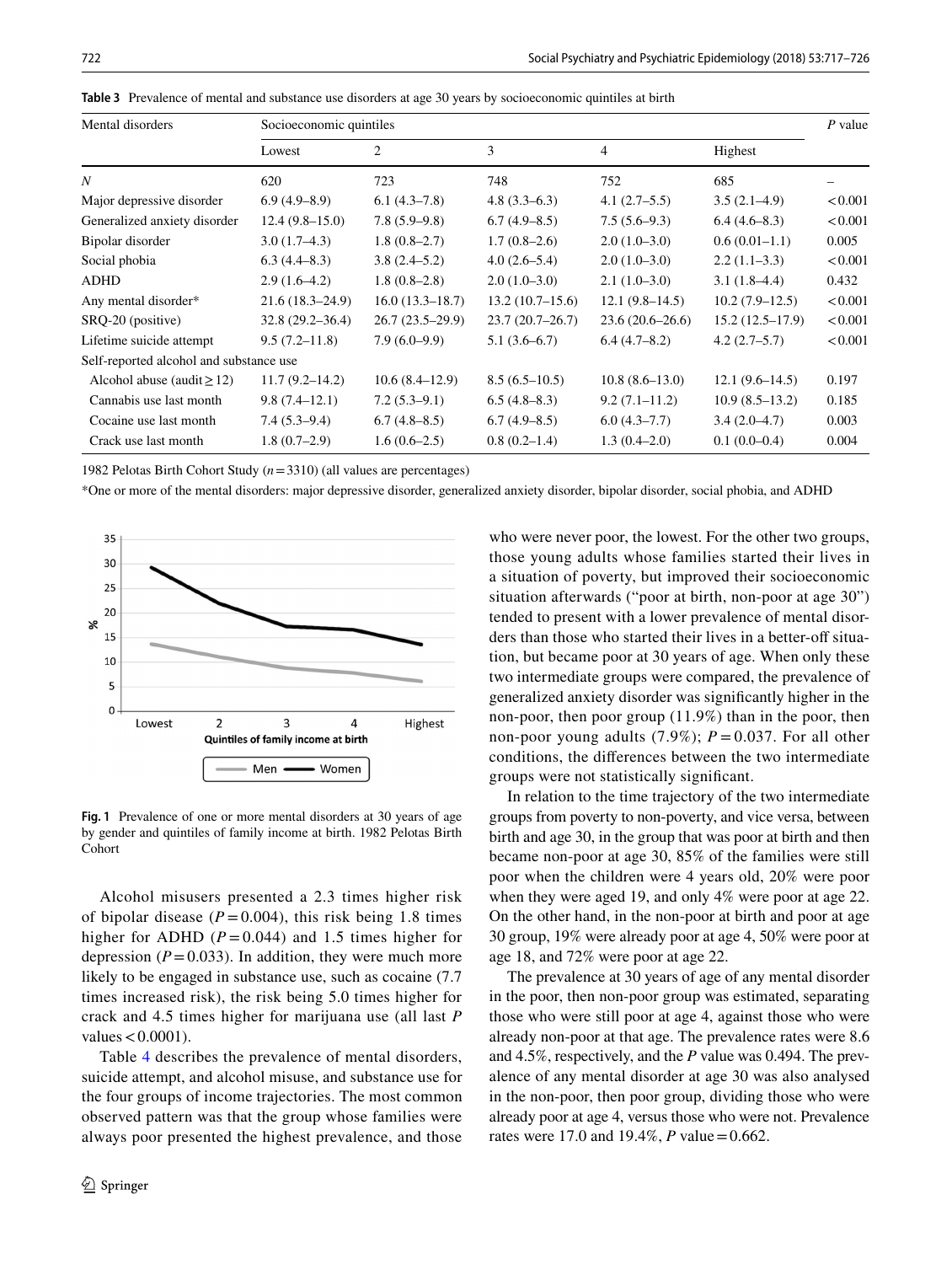| Mental disorders                        | Socioeconomic trajectories 1982-2012 |                     |                     |                   |         |  |
|-----------------------------------------|--------------------------------------|---------------------|---------------------|-------------------|---------|--|
|                                         | Always poor                          | Non-poor, then poor | Poor, then non-poor | Never poor        |         |  |
| N                                       | 722                                  | 555                 | 487                 | 1734              |         |  |
| Major depressive disorder               | $7.8(5.8-9.7)$                       | $7.2(5.1-9.4)$      | $5.3(3.3-7.3)$      | $3.1(2.3-3.9)$    | < 0.001 |  |
| Generalized anxiety disorder            | $11.7(9.4-14.1)$                     | $11.9(9.2 - 14.6)$  | $7.9(5.5-10.3)$     | $5.3(4.3-6.4)$    | < 0.001 |  |
| Bipolar disorder                        | $2.41.2 - 3.5$                       | $3.1(1.6-4.5)$      | $1.8(0.7-3.0)$      | $0.9(0.4-1.3)$    | 0.001   |  |
| Social phobia                           | $6.5$ 4.7–8.3)                       | $3.4(1.9-4.9)$      | $2.5(1.1-3.9)$      | $2.5(1.8-3.2)$    | < 0.001 |  |
| ADHD                                    | $3.8(2.4 - 5.2)$                     | $2.0(0.8-3.2)$      | $0.6(0.0-1.3)$      | $2.4(1.7-3.2)$    | 0.005   |  |
| Any mental disorder*                    | $22.4(19.4-25.5)$                    | $19.0(15.7-22.3)$   | $12.4(9.4-15.4)$    | $9.6(8.2 - 11.0)$ | < 0.001 |  |
| SRQ-20 (positive)                       | $34.7(31.2 - 38.2)$                  | $30.2(26.4 - 34.0)$ | $21.0(17.4 - 24.6)$ | $17.3(15.5-19.1)$ | < 0.001 |  |
| Lifetime suicide attempt                | $10.6(8.3-12.8)$                     | $9.0(6.6-11.4)$     | $6.4(4.2 - 8.5)$    | $3.6(2.7-4.5)$    | < 0.001 |  |
| Self-reported alcohol and substance use |                                      |                     |                     |                   |         |  |
| Alcohol abuse (audit $\geq$ 12)         | $10.5(8.3-12.8)$                     | $10.8(8.3-13.4)$    | $10.9(8.1-13.7)$    | $10.6(9.1-12.1)$  | 0.995   |  |
| Cannabis use last month                 | $8.7(6.6-10.8)$                      | 8.1(5.7–10.4)       | $7.2(4.9-9.6)$      | $9.1(7.8-10.5)$   | 0.581   |  |
| Cocaine use last month                  | $7.6(5.6-9.6)$                       | $7.2(5.0-9.4)$      | $6.9(4.6-9.1)$      | $4.6(3.6-5.6)$    | 0.015   |  |
| Crack use last month                    | $2.1(1.0-3.1)$                       | $1.9(0.7-3.1)$      | $1.3(0.3-2.3)$      | $0.4(0.1-0.6)$    | < 0.001 |  |

<span id="page-6-0"></span>**Table 4** Prevalence of mental and substance use disorders according to family socioeconomic trajectories between birth and 30 years of age

1982 Pelotas Birth Cohort Study (*n*=3498) (all values are percentages)

\*One or more of the mental disorders: major depressive disorder, generalized anxiety disorder, bipolar disorder, social phobia, ADHD

We also explored the possibility that prior mental disorders might mediate effects of socioeconomic trajectories on mental disorders at 30 years of age. For these analyses, we used SRQ scores at 22 years of age (assessed in 2004) and depression or anxiety at age 30 as outcomes. We restricted our outcome to these two disorders, since SRQ-20 performance as a screening instrument is much better for anxiety or depression. The indirect effect was −0.00808 (−0.256, 0.0094), and there was not statistically significant evidence of interaction between exposure and mediator  $(P=0.367)$ . The indirect path explained 18% of the association between the exposure and the outcome.

#### **Discussion**

This study investigates a birth cohort of 5,914 individuals for mental disorders and substance misuse. One key strength of this study is its longitudinal design, which permitted a follow-up over 30 years including nearly 70% of the original birth cohort in an urban area of one middle-income country. Follow-up rates were slightly higher among females, those who were born preterm, and those in the intermediate socioeconomic categories, whereas birthweight was not related to attrition [\[12\]](#page-8-11).

Trained interviewers, using standardized instruments and diagnostic criteria, assessed mental disorders and alcohol and substance use at age 30. Measures of SES were obtained at seven different moments over the 30 yeaR lifespan. In addition, a screening instrument for mental disorders (SRQ-20) was used when the cohort members were aged 18, 23,

and 30 years, and showed a high correlation in the three time periods, suggesting that, in many cases, current mental disorders were already present in late adolescence.

An important finding was the high prevalence of mental disorders and substance misuse in a young adult population in Southern Brazil, with considerably higher rates of mental disorders among women, while men presented a higher prevalence of alcohol and substance abuse. National surveys in USA have also reported higher prevalence of anxiety and mood disorders among women, while the pattern is for higher prevalence of impulsive-control disorder and substance use among men [[25\]](#page-9-1). Interestingly, Moffitt et al. found similar patterns for internalizing disorders in the 1972–1973 Dunedin birth cohort at age 32 [\[26\]](#page-9-2). A higher prevalence of internalizing disorders among women has also been reported in ten European countries [\[27,](#page-9-3) [28\]](#page-9-4).

We also found a high prevalence of self-reported lifetime suicidal attempts −4.7% in men and 8.3% among women, reaching 10% among women in the two lowest income quintiles. However, a study of mortality due to external causes in Pelotas, 1996–2013, found that suicides were more common in men [\[29\]](#page-9-5). Thus, it appears that women are more likely to attempt suicide, while men are more likely to be successful in their attempts. In contrast, two meta-analyses on the Chinese general population have shown that the pooled prevalence of suicide attempts was 2.9% among adolescents [[30\]](#page-9-6) and 0.8% for a general population  $[31]$  $[31]$  $[31]$ , being higher for women in both reviews. Gender differences in suicide attempts were also described in the World Mental Health Survey Initiative in Europe where any lifetime suicide attempt was found in 0.8–5.4% of women and 0.3–2.4% of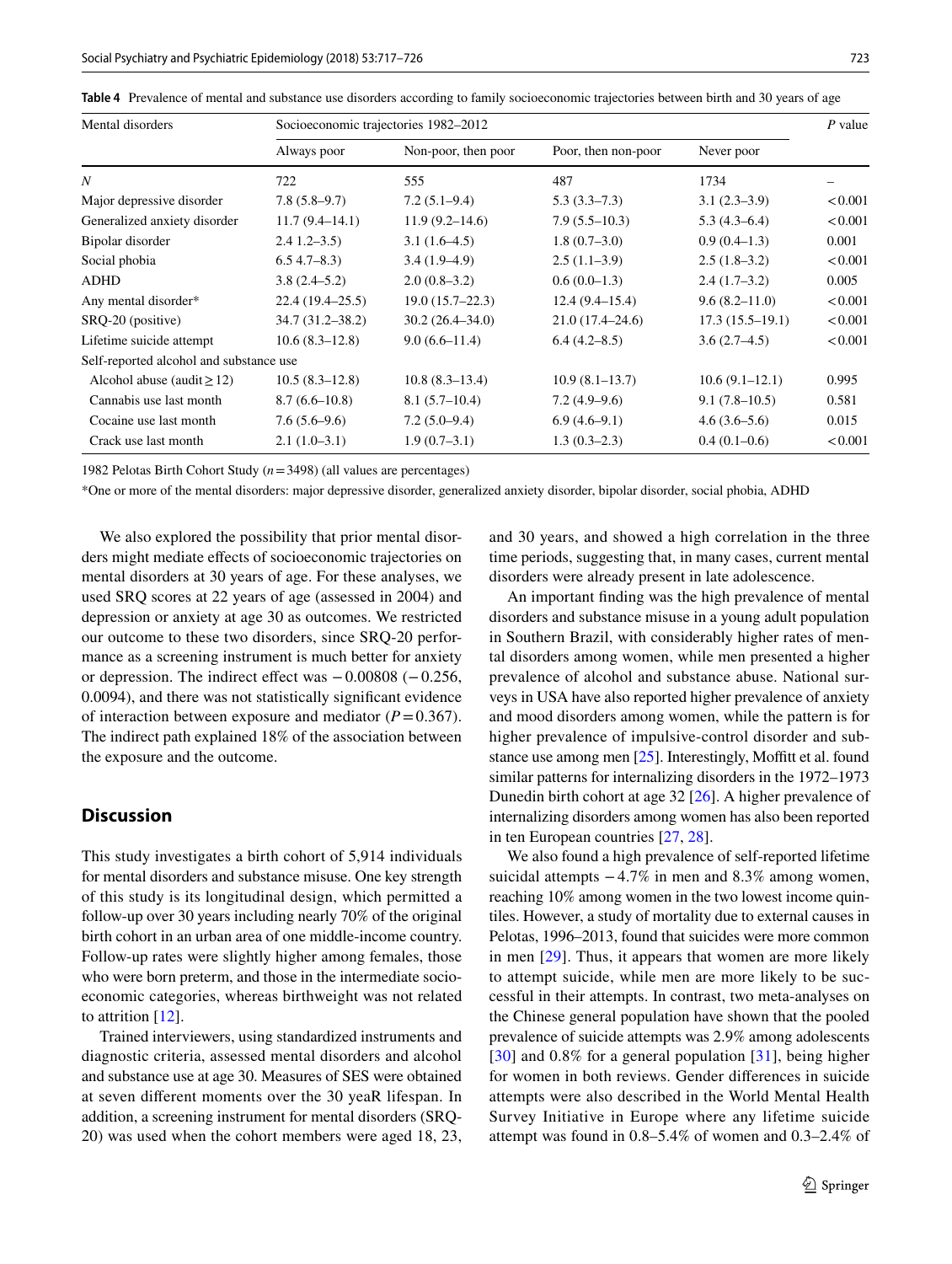men [[27\]](#page-9-3). Recent evidence suggests that the 12-month prevalence rates of youth self-harm in low- and middle-income countries (LMICs) are similar to high-income countries [\[32\]](#page-9-8). Despite this evidence, the World Health Organization Atlas Project reported long-term systematic failure to allocate resources for mental health research, and policy and care services especially in LMICs [\[30,](#page-9-6) [33\]](#page-9-9).

Another key finding of our study was that use of illegal substances, such as cannabis and cocaine is quite common, and that alcohol misuse is endemic among all socioeconomic groups, affecting nearly 20% of young men, which is confirmed by a Brazilian study of binge drinking, where the prevalence was even higher in high socioeconomic youngsters [[34](#page-9-10)]. This is contrary to what is described in some European and North-American studies, where alcohol abuse appears to be more common in low socioeconomic young people [[35,](#page-9-11) [36\]](#page-9-12).

In addition, our data confirm the previous Brazilian reports of heavy episodic alcohol consumption in 16.5% of adults  $(≥18 \text{ years})$ , according to eight large, nationally representative surveys [\[37\]](#page-9-13). The effects of alcohol use on mental health have been well established in the literature, and the acute use of alcohol increases the odds for suicide attempts, particularly in high doses [\[27](#page-9-3), [38](#page-9-14)].

An important finding of this study was the large differences in prevalence of mental disorders and substance misuse observed among individuals belonging to different socioeconomic groups at the time of birth. This confirms the findings of a systematic review of the higher prevalence of mental disorders among poor young adults, when compared to those of higher socioeconomic level [[39](#page-9-15)]. With the exception of ADHD, and alcohol and cannabis misuse, all the other investigated disorders were significantly more frequent among those persons whose families were more socioeconomically disadvantaged during their first years of life. As the measure of SES was taken prospectively from birth, this provides supports for social causation explanations of mental and substance use disorders. However, genetic and other early environmental confounding needs to be carefully examined to determine the extent to which these associations are independent.

Although the association of poverty with psychiatric disorders has long been known, [[4](#page-8-3)], a contribution of this paper is that it measured socioeconomic changes over time, and then evaluated how these temporal changes could have affected mental health.

When comparing the four different socioeconomic trajectories between birth and age 30, we found that those individuals who had always lived in poverty presented the highest prevalence of mental disorders and substance misuse. Interestingly, comparing those who changed their family income trajectories between birth and early adulthood, the group of young adults who lived their first years of life in a poor environment, but whose families improved their economic conditions sometime after their childhood, showed a trend for a lower prevalence of mental disorders, compared to the group whose families were better-off in the first years of life, but then became poor in recent years.

Some of our findings suggest that recent socioeconomicrelated stressful situations have a higher impact on the current mental health than events that occurred earlier in life. However, we could not pinpoint the time of change of different SES trajectories, which might have helped to understand when, in life, socioeconomic changes are particularly important.

As the current socioeconomic situation could have been affected by the previous mental disorders, we tested for mediation of mental health at 22 years of age, evaluated by the SRQ-20 in 2004, in the association between socioeconomic trajectories and depression or anxiety at age 30. Our analysis showed that the effect of mental health at age 22 could explain only 18% of the association. This indicates that, in this population, mental health assessed at age 22 does not mediate much of the association between SES trajectories and depression or anxiety at age 30. This finding suggests that reverse causation might be less important in explaining mental disorders at 30 years of age in our sample The effects of SES trajectories in mental health at 30 years of age do not seem to be just a by-product of the previous mental health symptoms.

In another study conducted in the same city in Southern Brazil with the 1993 Pelotas Birth Cohort at age 15, Anselmi et al. also found that those individuals who belonged to better-off families and later became impoverished presented higher prevalence of conduct problems than those from better-off families [\[40](#page-9-16)]. Furthermore, a recent large study in Sweden has also shown higher rates of mental disorders in individuals with a steady low or downward income trajectory  $[9]$  $[9]$ .

The high prevalence of mental disorders and substance misuse in this young adult population, especially amongst its more impoverished members, is important from a public health and policy perspective. The situation is likely to worsen now as Brazil undergoes a harsh economic recession; it has been shown that economic crises that lead to job losses and income reductions, even in rich countries, have an important negative impact on mental health [[41\]](#page-9-17).

The striking socioeconomic differences in the prevalence of mental disorders and substance misuse revealed in this paper points to the urgent need of reducing social inequities. In fact, Rutter [[42](#page-9-18)] has long maintained that, even if promoting better living standards do not necessarily lead to improvements in mental health, the key policy task is to reduce the widening disparity between the rich and the poor. In this regard, Brazil had been doing fairly well until recently, with a reduction in the Gini index from 0.64 in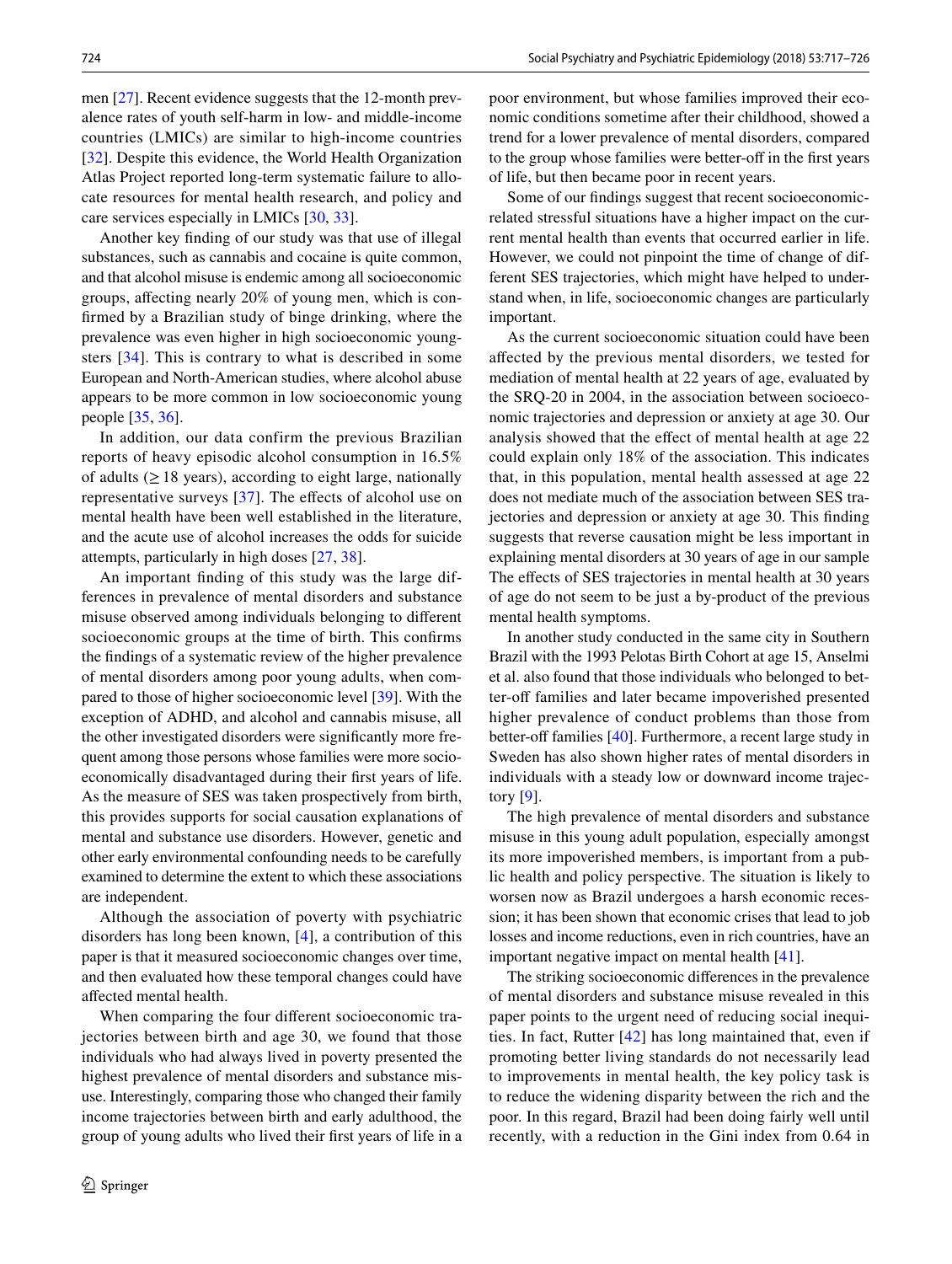1991 to 0.49 in 2012 [\[43](#page-9-19)], but this trend has been interrupted and a small increase has been observed in the last years.

Finally, our data demonstrate that new policies are urgently required to curb the epidemics of substance misuse, and in particular alcohol abuse. Among these policy initiatives, there is some consensus that increasing alcohol price seems to have a clear impact on consumption and damage [\[44,](#page-9-20) [45\]](#page-9-21).

**Acknowledgements** This study was funded by Wellcome Trust (086974/Z/08/Z), International Development Research Centre (Canada), Conselho Nacional de Pesquisa (CNPq, Brazil), Fundaação de Amparo à Pesquisa do Rio Grande do Sul (FAPERGS, Brazil) and the Brazilian Ministry of Health.

#### **Compliance with ethical standards**

**Conflict of interest** Dr. Luis Augusto Rohde has been a member of the speakers' bureau/advisory board and/or acted as a consultant for Eli-Lilly, Janssen-Cilag, Medice, Novartis, and Shire in the last 3 years. He receives authorship royalties from Oxford Press and ArtMed. The ADHD and Juvenile Bipolar Disorder Outpatient Programs chaired by him received unrestricted educational and research support from the following pharmaceutical companies in the last 3 years: Eli-Lilly, Janssen-Cilag, Novartis, and Shire. He also received travel awards from Novartis and Shire to attend the 2015 WFADHD and the 2016 AACAP meetings. The other authors declare no conflict of interest.

**Open Access** This article is distributed under the terms of the Creative Commons Attribution 4.0 International License [\(http://creativeco](http://creativecommons.org/licenses/by/4.0/) [mmons.org/licenses/by/4.0/](http://creativecommons.org/licenses/by/4.0/)), which permits unrestricted use, distribution, and reproduction in any medium, provided you give appropriate credit to the original author(s) and the source, provide a link to the Creative Commons license, and indicate if changes were made.

## **References**

- <span id="page-8-0"></span>1. Kessler RC, Aguilar-Gaxiola S, Alonso J, Chatterji S, Lee S, Ormel J, Ustun TB, Wang PS (2009) The global burden of mental disorders: an update from the WHO World Mental Health (WMH) surveys. Epidemiol Psichiatr Soc 18(1):23–33
- <span id="page-8-1"></span>2. Vigo D, Thornicroft G, Atun R (2016) Estimating the true global burden of mental illness. Lancet Psychiatry 3(2):171–178. [https](https://doi.org/10.1016/S2215-0366(15)00505-2) [://doi.org/10.1016/S2215-0366\(15\)00505-2](https://doi.org/10.1016/S2215-0366(15)00505-2)
- <span id="page-8-2"></span>3. World Health Organization and Calouste Gulbenkian Foundation (2014) Social determinants of mental health. World Health Organization, Geneva
- <span id="page-8-3"></span>4. Lund C, Breen A, Flisher AJ, Kakuma R, Corrigall J, Joska JA, Swartz L, Patel V (2010) Poverty and common mental disorders in low and middle income countries: A systematic review. Soc Sci Med 71(3):517–528. [https://doi.org/10.1016/j.socsc](https://doi.org/10.1016/j.socscimed.2010.04.027) [imed.2010.04.027](https://doi.org/10.1016/j.socscimed.2010.04.027)
- <span id="page-8-4"></span>5. Kieling C, Baker-Henningham H, Belfer M, Conti G, Ertem I, Omigbodun O, Rohde LA, Srinath S, Ulkuer N, Rahman A (2011) Child and adolescent mental health worldwide: evidence for action. Lancet 378(9801):1515–1525. [https://doi.org/10.1016/](https://doi.org/10.1016/S0140-6736(11)60827-1) [S0140-6736\(11\)60827-1](https://doi.org/10.1016/S0140-6736(11)60827-1)
- <span id="page-8-5"></span>6. Maselko J (2017) Social epidemiology and global mental health: expanding the evidence from high-income to low- and

middle-income Countries. Curr Epidemiol Rep 4(2):166–173. <https://doi.org/10.1007/s40471-017-0107-y>

- <span id="page-8-6"></span>7. Burns JK (2015) Poverty, inequality and a political economy of mental health. Epidemiol Psychiatr Sci 24(2):107–113. [https://](https://doi.org/10.1017/S2045796015000086) [doi.org/10.1017/S2045796015000086](https://doi.org/10.1017/S2045796015000086)
- <span id="page-8-7"></span>Daniel JZ, Hickman M, Macleod J, Wiles N, Lingford-Hughes A, Farrell M, Araya R, Skapinakis P, Haynes J, Lewis G (2009) Is socioeconomic status in early life associated with drug use? a systematic review of the evidence. Drug alcohol review 28(2):142– 153.<https://doi.org/10.1111/j.1465-3362.2008.00042.x>
- <span id="page-8-8"></span>9. Bjorkenstam E, Cheng S, Burstrom B, Pebley AR, Bjorkenstam C, Kosidou K (2017) Association between income trajectories in childhood and psychiatric disorder: a Swedish population-based study. J Epidemiol Community Health. [https://doi.org/10.1136/](https://doi.org/10.1136/jech-2016-208513) [jech-2016-208513](https://doi.org/10.1136/jech-2016-208513)
- <span id="page-8-9"></span>10. Costello EJ, Compton SN, Keeler G, Angold A (2003) Relationships between poverty and psychopathology: a natural experiment. JAMA 290(15):2023–2029. [https://doi.org/10.1001/](https://doi.org/10.1001/jama.290.15.2023) [jama.290.15.2023](https://doi.org/10.1001/jama.290.15.2023)
- <span id="page-8-10"></span>11. Victora CG, Barros FC (2006) Cohort profile: the 1982 Pelotas (Brazil) birth cohort study. Int J Epidemiol 35(2):237–242. [https](https://doi.org/10.1093/ije/dyi290) [://doi.org/10.1093/ije/dyi290](https://doi.org/10.1093/ije/dyi290)
- <span id="page-8-11"></span>12. Horta BL, Gigante DP, Goncalves H, dos Santos Motta J, Loret de Mola C, Oliveira IO, Barros FC, Victora CG (2015) Cohort profile update: the 1982 Pelotas (Brazil) Birth Cohort Study. Int J Epidemiol 44(2):441, 441a–441e. [https://doi.org/10.1093/ije/](https://doi.org/10.1093/ije/dyv017) [dyv017.](https://doi.org/10.1093/ije/dyv017)
- <span id="page-8-12"></span>13. Nagin D, Tremblay RE (1999) Trajectories of boys' physical aggression, opposition, and hyperactivity on the path to physically violent and nonviolent juvenile delinquency. Child Dev 70(5):1181–1196
- <span id="page-8-13"></span>14. Nagin DS (2005) Group-based modeling of development. Harvard University Press, Cambridge
- <span id="page-8-14"></span>15. Nagin DS, Odgers CL (2010) Group-based trajectory modeling in clinical research. Ann Rev Clin Psychol 6:109–138. [https://doi.](https://doi.org/10.1146/annurev.clinpsy.121208.131413) [org/10.1146/annurev.clinpsy.121208.131413](https://doi.org/10.1146/annurev.clinpsy.121208.131413)
- <span id="page-8-15"></span>16. Jones BL, Nagin DS (2013) A note on a Stata plugin for estimating group-based trajectory models. Sociol Methods Res 42(4):608– 613.<https://doi.org/10.1177/0049124113503141>
- <span id="page-8-16"></span>17. Sheehan DV, Lecrubier Y, Sheehan KH, Amorim P, Janavs J, Weiller E, Hergueta T, Baker R, Dunbar GC (1998) The Mini-International Neuropsychiatric Interview (M.I.N.I.): the development and validation of a structured diagnostic psychiatric interview for DSM-IV and ICD-10. J Clin Psychiatry 20(59 Suppl):22–33 **(quiz 34–57)**
- <span id="page-8-17"></span>18. Amorim P (2000) Mini International Neuropsychiatric Interview (MINI): validação de entrevista breve para diagnóstico de transtornos mentais. Rev Brasil Psiquiatr 22:106–115
- <span id="page-8-18"></span>19. de Azevedo Marques JM, Zuardi AW (2008) Validity and applicability of the Mini International Neuropsychiatric Interview administered by family medicine residents in primary health care in Brazil. Gen Hosp Psychiatry 30(4):303–310. [https://doi.](https://doi.org/10.1016/j.genhosppsych.2008.02.001) [org/10.1016/j.genhosppsych.2008.02.001](https://doi.org/10.1016/j.genhosppsych.2008.02.001)
- <span id="page-8-19"></span>20. Barbor TF, Higgins-Biddle JC, Saunders JB, Monteiro MG (2001) AUDIT. The alcohol use disorders identification test. Guidelines for use in primary care. World Health Organization. Department of Mental Health and Substance Dependence, Geneva
- <span id="page-8-20"></span>21. Mendez EB (1999) A Brazilian version of AUDIT (alcohol use identification test). Federal University of Pelotas, Pelotas, Brazil
- <span id="page-8-21"></span>22. Harding TW, de Arango MV, Baltazar J, Climent CE, Ibrahim HH, Ladrido-Ignacio L, Murthy RS, Wig NN (1980) Mental disorders in primary health care: a study of their frequency and diagnosis in four developing countries. Psychol Med 10(2):231–241
- <span id="page-8-22"></span>23. Mari JJ, Williams P (1986) A validity study of a psychiatric screening questionnaire (SRQ-20) in primary care in the city of Sao Paulo. Br J Psychiatry 148:23–26